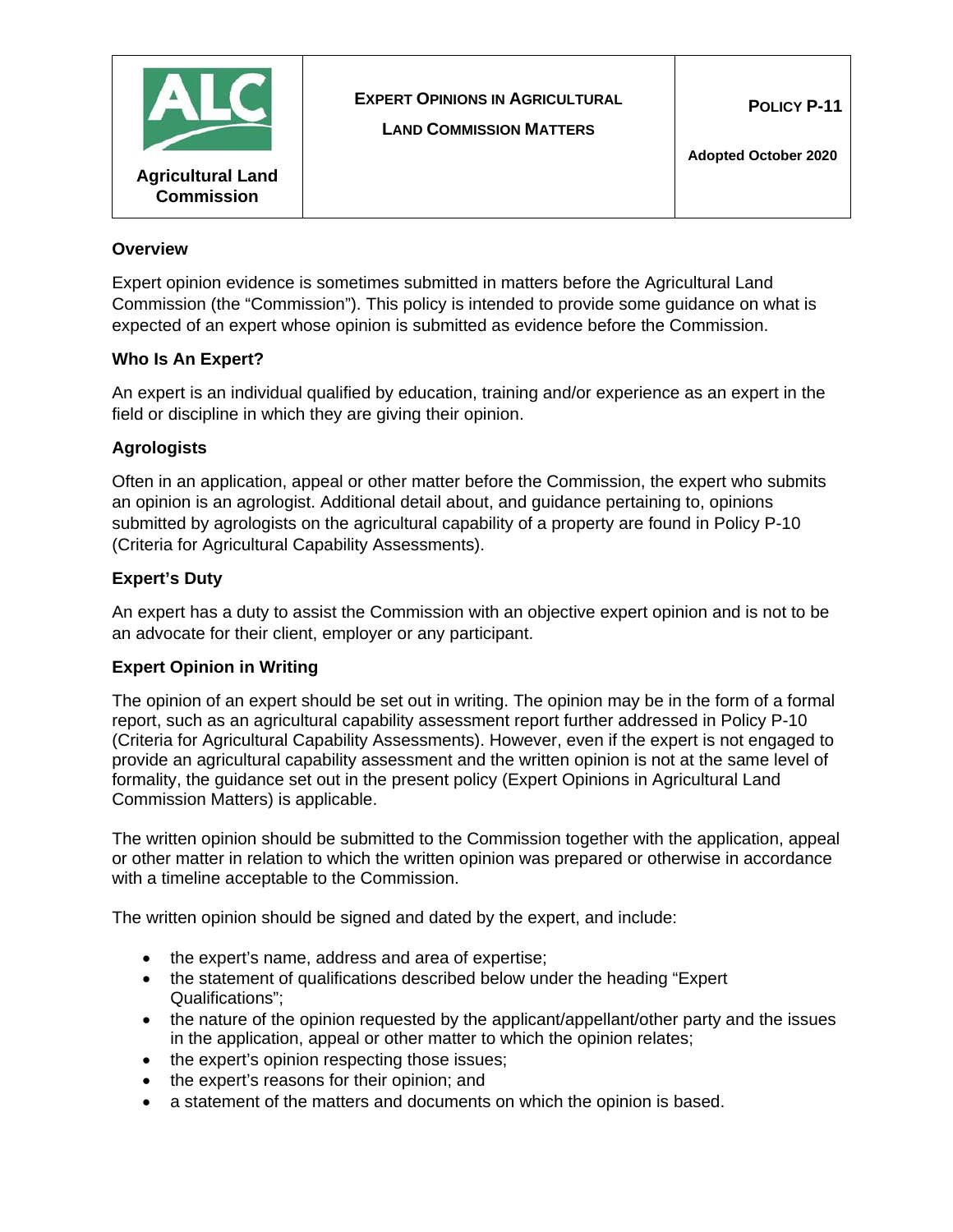### **Expert Qualifications**

The qualifications of the expert should be set out in writing in the expert's written opinion. The statement of qualifications should address why the individual who prepared the written opinion is qualified by education, training and/or experience to provide the opinion.

#### **Receipt and Weight of the Evidence**

The Commission will consider whether the evidence provided to it is admissible (that is, whether it should be taken into account at all on the merits of the matter before the Commission) and, if so, what weight should be given to the evidence. It may consider factors such as whether the person whose opinion is put forward is qualified by education, training and/or experience to give the opinion and whether or the extent to which the person who prepared the opinion complies with the "Expert's Duty" noted above or is willing or able to do so. In some circumstances, if the Commission considers that the person who prepared the opinion is not qualified to do so on that topic and/or that the opinion is not objective, it may still receive the evidence that is provided but consider those issues in determining the appropriate weight to be given to it.

See also the last paragraph below under the heading "Experts Who Belong to Professional Bodies".

#### **Experts Who Belong to Professional Bodies**

The above guidance is additional to any professional obligations that an expert may have in their field, including codes of ethics that may apply to that expert.

For example, the following sections of the Code of Ethics governing members of the BC Institute of Agrologists are relevant and important in work that they may perform in matters before the Commission:

#### 1) Section 1

"In discharging their responsibilities to the public, members must:

- (f) ensure that they distinguish between facts, assumptions and opinions in the preparation of reports or other materials; and
- (g) ensure that they clearly state that a report or other materials constitutes an opinion and identifies the limitations within which the opinion is provided.

#### 2) Section 2

"In discharging their responsibilities to the public, members must:

- (f) decline any retainers, employment or assignments that would give rise to a conflict of interest.
- 3) Section 3

"In discharging their responsibilities as expert witnesses before courts and tribunals, members must:

(e) ensure that they provide an objective expert opinion and not an opinion that advocates for their client or employer or a particular partisan position."

The Commission is a "tribunal" under the *Administrative Tribunals Act*.